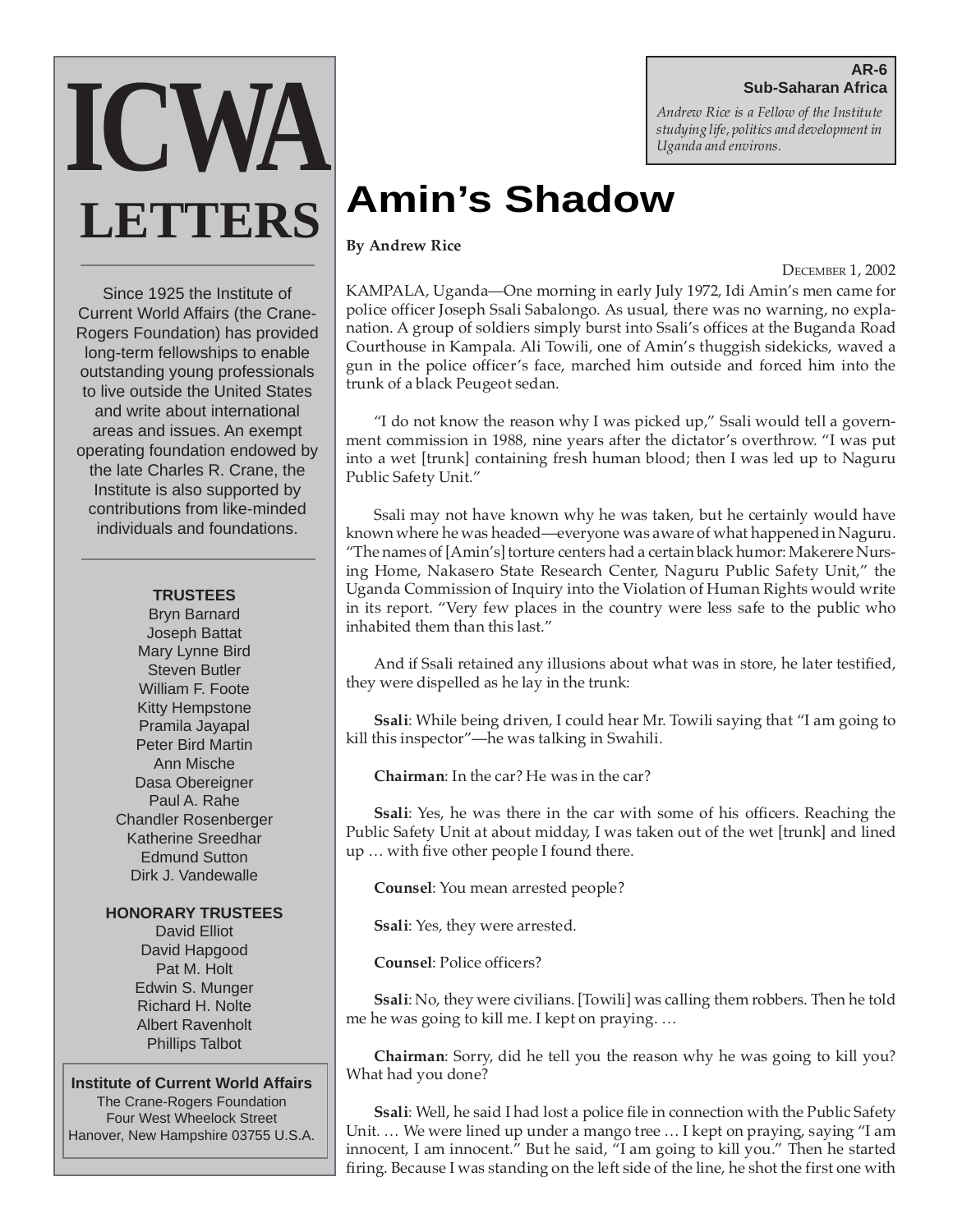a pistol, he fell dead, the second, the third, the fourth, the fifth. But still I was just crying saying that "Please, I am innocent, I am innocent, you are killing me, but I am innocent." Then when he reached me, it is when he said that, "*Kama mimi nawuwa wewe bure Mungu atamupa mimi adhabu*." Meaning that if I am killing you for nothing God will punish me.

**Chairman**: To punish who?

**Ssali**: Towili. Then when he raised up the pistol it jammed. He threw his pistol to the orderly and the orderly removed the remaining bullets, then [Towili] pulled some more bullets from his jacket and gave [them] to the orderly, and he loaded the pistol. And then he fired once in the air and then said, "You will bring this man at two o'clock, I will kill him at two o'clock."

**Chairman**: At two o'clock?

**Ssali**: At two o'clock. Because it was then approaching lunchtime.

\* \* \*

One evening not long ago, my Ugandan friend Allan and I were sitting on my porch, having an evening drink and watching the sunset, when our discussion strayed onto the topic of Amin. "You know," he said, "there are probably corpses beneath this very house."

He may be right. You see, I live in Naguru, home of the Public Safety Unit, the place where Joseph Ssali was



 *"Amin's Confessions," a satirical pamphlet published in 1979, when the memory of the terror was still fresh. These days, a few apologists argue for a reassessment of Amin's record, and there is even talk of allowing the old dictator to return home from his Saudi Arabian exile.*

taken. In the 1970s, it was an overgrown hill, a place where Kampalans dumped their trash and bandits went to hide. Today it is a fast-developing suburb favored by expatriates and Kampala's well-to-do. I had learned of my neighborhood's past via a casual reference in a newspaper column, and I had been intrigued. On my way home from buying groceries, I'd crane my neck to size up dilapidated, whitewashed buildings. I'd wonder, was this the place where Ssali was taken? If not, where is it? What stands there now?

The question wasn't merely one of morbid curiosity. History is grounded not just in time, but also in place. It is a deep human need to seek out the place where history happened as we search to understand how and why it unfolded as it did. It is this homing instinct that brought medieval pilgrims to Canterbury, where Becket was killed, and which brings their modern counterparts to Auschwitz or Ground Zero. I wanted to understand the why of Idi Amin's Uganda, and I thought the best way to begin would be by reconstructing the where of it—by mapping the physical geography of terror.

This, I quickly discovered, was easier said than done. Uganda has no Amin museum to visit, no death camps to tour. Kampala boasts no monument to Amin's victims. There is no plaque on the High Court building in the center of Kampala to mark the spot where agents from the Bureau of State Research dragged the Chief Justice of the Supreme Court, Ben Kiwanuka, out of his chambers in broad daylight to be murdered—some say shot by Amin himself. There is no sign along Baker Road, where the country's Anglican archbishop and two cabinet ministers were killed in a "car crash" no one heard or witnessed, or along Buganda Road, to mark the spot where a vice chancellor of Makerere University was kidnapped as he waited to pick up his children from school.

That night on the porch, I asked Allan if he knew where the Public Safety Unit used to be. He said he couldn't quite be certain. "Down there," he said, gesturing into the middle distance. At 24**,** he wasn't alive in 1971 when Amin took power in a coup, and he doesn't remember anything before 1979, the year the dictator was finally overthrown. "Young people now don't know Amin," Uganda's Minister of Internal Affairs Eriya Kategaya, who in his own youth fought the dictatorship as a member of the underground resistance, told me. "And some of them can't believe that we could have a government of that deplorable quality. They don't believe."

This is not the case with Allan—he's interested. But he says his teachers only mentioned Amin cursorily in school. His parents haven't told him much, either: bits and pieces, little stories. His mother was once imprisoned for violating Amin's decree against wearing miniskirts; his father narrowly escaped trouble at a roadblock because he was dark-skinned and so not readily identifiable as a Munyankole, a western tribe that is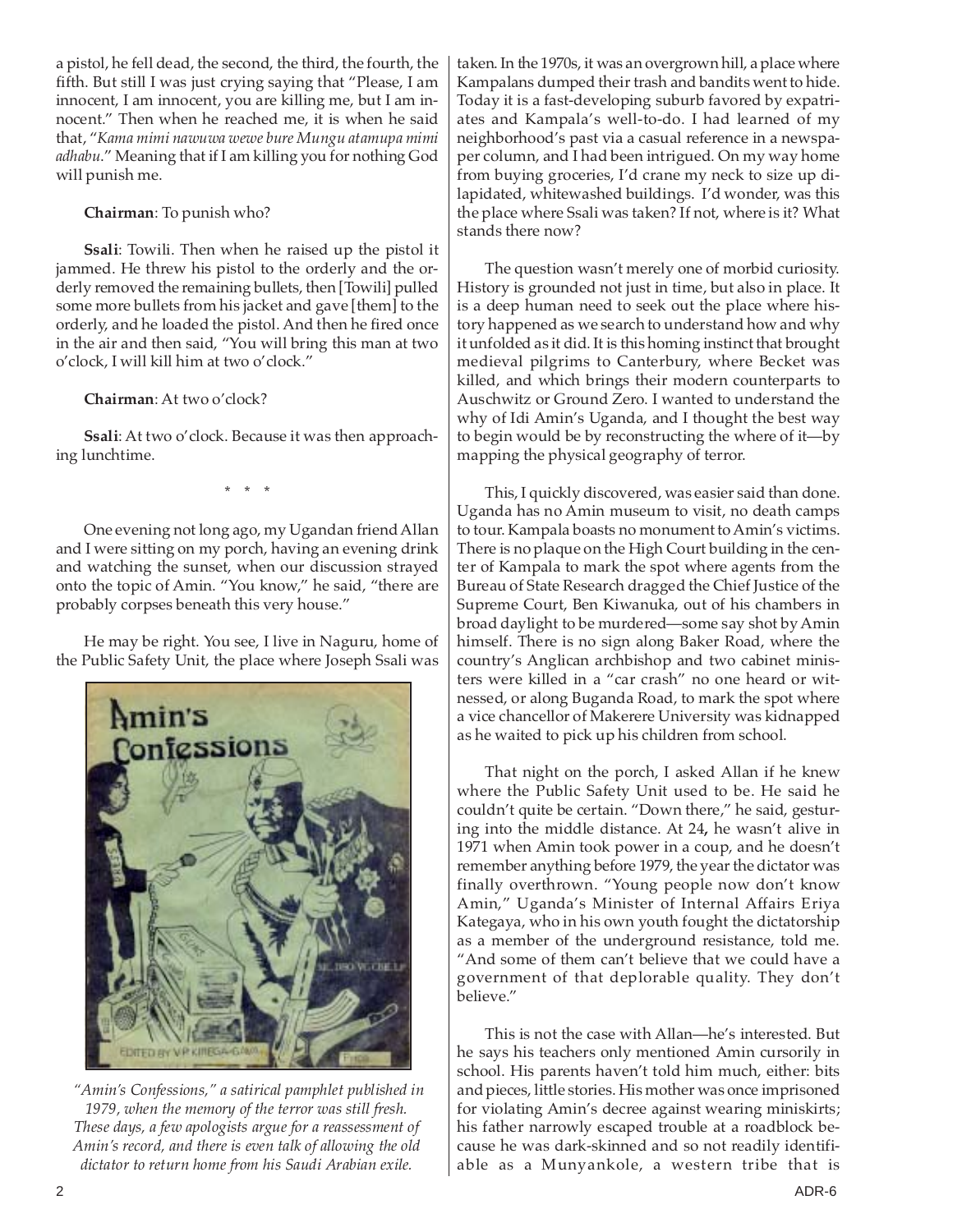

stereotypically more brown than black. But, like most people who lived through "Amin's time," as the era is universally referred to here, they don't like talking about the subject.

It's not as if Ugandans have forgotten Amin. How could they? He is the most famous Ugandan who ever lived. In his heyday, tales of the dictator's buffoonery and cruelty captivated the world. Barbet Schroeder made a documentary about him, with background music by Amin himself on the accordion. Writers churned out books with titles like *A State of Blood*, mixing pseudo-history with pseudo-journalism to produce a cartoon African dictator, complete with the ridiculous title (Life President Field Marshal Al-hajji Dr. Idi Amin Dada, VC, DSO, MC, Conqueror of the British Empire), bluff pronouncements (telegram to Richard Nixon: "I am sure that a weak leader would have resigned or even committed suicide after being subjected to so much harassment because of the Watergate affair. I take this opportunity to once again wish you a quick recovery …") and outlandish displays (at a 1975 gathering of African heads of state in Kampala, he had a group of British businessmen carry him around on a litter, and staged a mock invasion of South Africa on an island in Lake Victoria. His planes dropped their bombs harmlessly into the lake; the air force commander was liquidated soon after). Everyone here has heard the lurid (and perhaps even true) tales of how Amin killed and dismembered a wife who'd been cheating on him, how he kept human heads in his freezer, and how he enjoyed eating his victims for dinner.

What's happened, then, is something more subtle than amnesia. The past isn't denied—it's just treated as if it's passed. When the rebel leader Yoweri K. Museveni marched into Kampala in 1986 and named himself president, he called on Ugandans to set aside their old grudges and put a stop to the cycle of killing and reprisal that began with Amin, but continued through a bloody seven-year interregnum after his overthrow. Then he showed that he was as good as his word. He of-

fered amnesties to many of Amin's generals, some of whom had joined guerrilla rebellions. And to the world's surprise, Museveni's forgive-and-forget strategy worked. The generals came home and settled into peaceful lives. Stability came to most of Uganda (though its north is still gripped by a low-intensity civil war) and the country became a much-cited model for other hopeless-case nations.

Ugandans moved on, Kategaya said. "We talk about it," he said. "But it was how many years ago? [Since] '79?"

But are Ugandans really over Amin? Superficially, the forgive-and-forget policy seems to have worked. But the more I talk to people about Amin's time, the more evident it seems that something more complicated is going on. It's as if, having found themselves unable to forgive, Ugandans have concentrated on the forgetting, and that when they've failed at forgetting, they have chosen to believe what they want to believe.

Take the case of this important question: Who was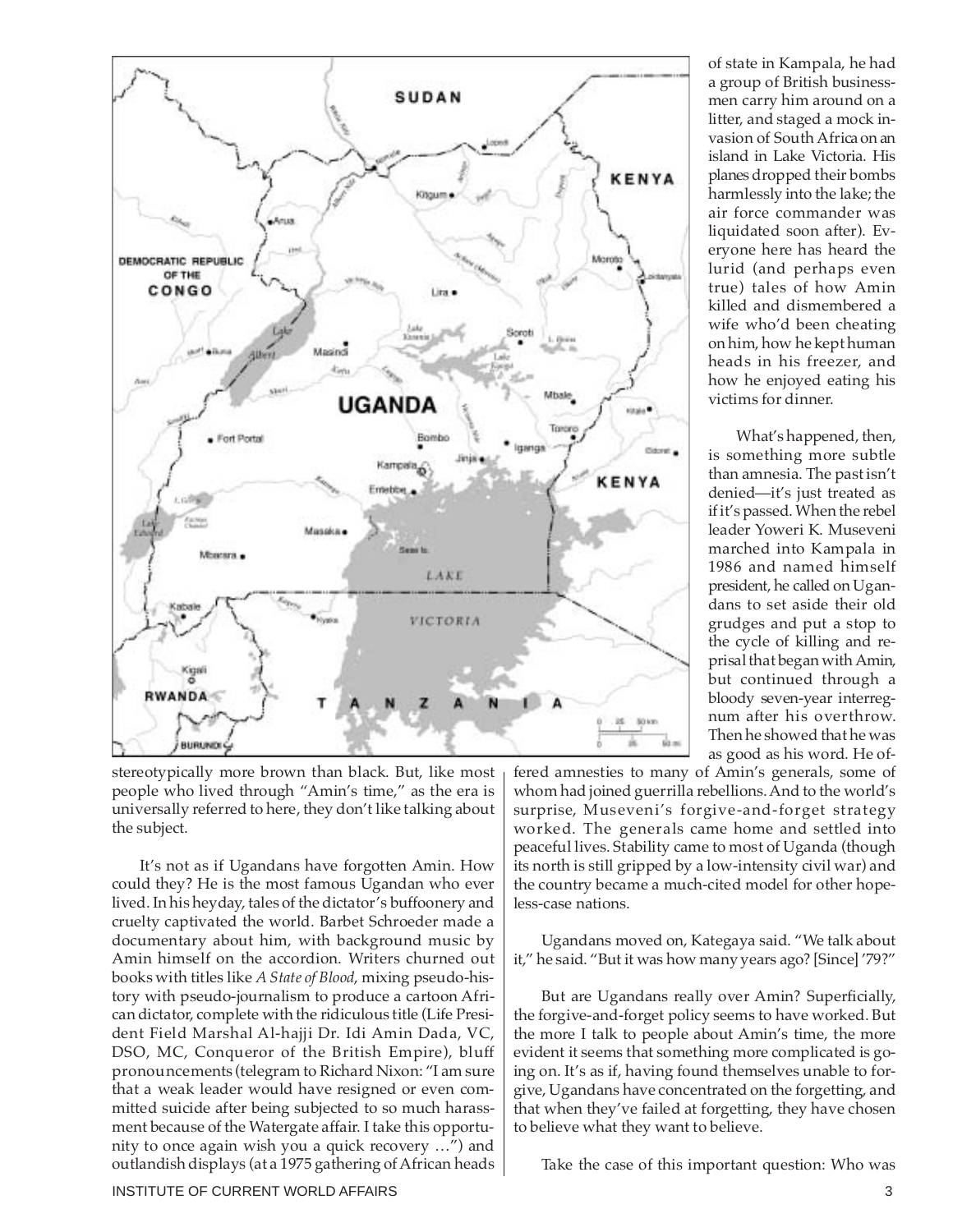responsible for the killing? It depends on whom you ask. "It is these northerners who have caused us so much suffering," a former member of parliament who is from a western tribe told me. "Those Nubians," said a northerner, fingering the tribal subgroup Amin belonged to. It was all the doing of Sudanese mercenaries, replied a Nubian who was a high-ranking army officer under Amin. And on it went, each group forever shifting blame outwards, away from themselves, their friends and their tribe, toward those "other people."

It's not that any of these statements are false—Amin was a northerner, he was a Nubian, and many of his intelligence agents were recruited from the Sudan—but that they are used to telling a larger lie, which was that Amin was someone else's fault. The truth is that there was dancing in the streets of Kampala and throughout the country when Amin overthrew Prime Minister Milton Obote in 1971, and that collaboration with the regime was widespread, at least in the early years. "The several thousand full-time agents" of Amin's secret police, writes Ugandaborn political scientist Mahmood Mamdani, "plus several times as many part-time informers, came from every nationality and religion of the country, and from both



*Eriya Kategaya is an old school chum of Museveni's, and worked surreptitiously to aid the current president's efforts to overthrow Amin's regime. Today, he works under Museveni (pictured above left) as Uganda's first deputy prime minister and internal-affairs chief. He says some people have forgotten about Amin, but thinks this is only natural. "It was how many years ago?" he asks.*

sexes too." But over time history has been rewritten, transmuting an essentially political phenomenon—and government-sponsored terror is nothing if not political—into a purely tribal one.

Estimates of the number of people killed during Amin's eight-year reign vary from 100,000 to 300,000. But a full count of the victims will probably never be known. Many families are still reluctant—out of reflexive fear of the government, or simple weariness—to report the names of their disappeared relatives. Many bodies were quietly recovered and stealthily buried. Some were never found at all.

Like those bodies, much of the real history of Amin's time remains buried, the subject of whispers and innuendo. "We depend on oral history, which is very unfortunate," said Arthur H. Oder, the earnest, graying Supreme Court justice who chaired the Commission of Inquiry.

I met with Oder in his cluttered chambers in mid-October, after reading his commission's report. It struck me as a lengthy refutation of his own opinion—thousands upon thousands of pages of testimony, recorded for posterity. Oder had testified about his own brush with death: One day in 1977, men from Amin's Bureau of State Research had visited the office where he worked as a government lawyer. There was a general roundup of his tribe, the Langi, going on. But Oder was lucky. He had gone out on an errand. When he returned to his office, he found a note from his secretary written in red ink. "It said, 'Sir, do not go to your home tonight. Some people came looking for you. It is not safe.'" For several days he hid out at friends' houses, sleeping in a bat-ridden attic at one point, before someone figured out a way to smuggle him across the border to Kenya. He left his wife and children behind, and did not return until after Amin's overthrow.

The commission, Oder said, "gave people … the opportunity to speak their mind out. To tell their story." And a government-sponsored Human Rights Commission had grown out of it. Yet when I talked to him, the judge seemed surprisingly downcast. For all his efforts, he believes the lessons of Amin are being forgotten, that the whisperers have won. "If there was written history … then people would know more," he said. "But rather than that, they depend on distortions. Some fabricated."

Not long after I talked to Oder, I happened to see a small article in *The Monitor*, a local newspaper, which starkly illustrated his point. The story described a seminar that had taken place at a teacher-training college in Kampala, where a Makerere University professor had given a lecture lauding Amin's management of the economy, his stands on issues of "morality," and his progressive attitudes towards women. (He named a couple of them ministers.) One of Amin's wives then spoke, making the case for her husband to be allowed to return home from his exile in Saudi Arabia. "She said Amin did so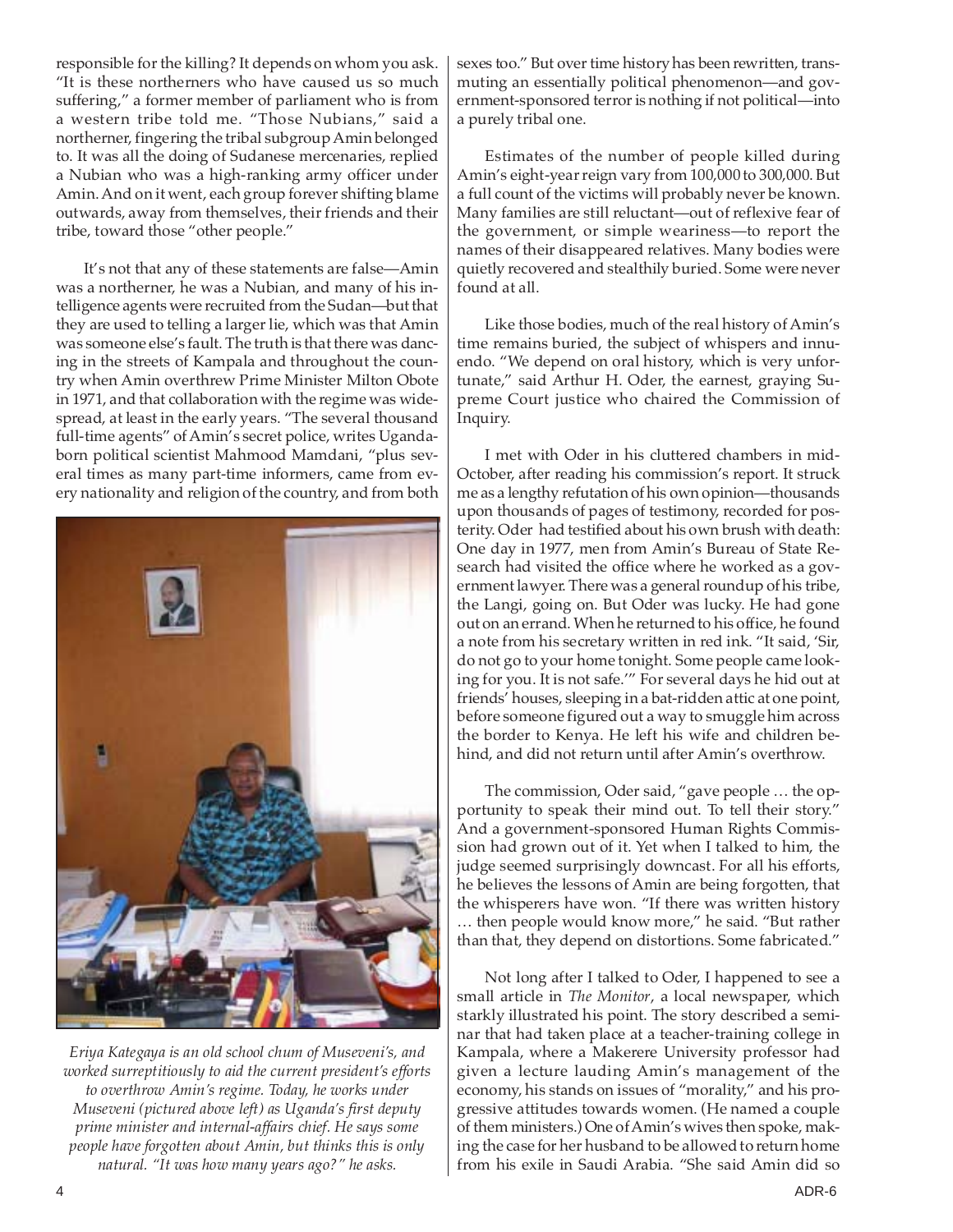

 *Justice Arthur H. Oder, in his chambers in Uganda's Supreme Court Building. When Amin came for him, he fled into exile. He returned to lead a commission charged with investigating human rights abuses during the Amin and Obote regimes. Over eight years, his commission compiled thousands of pages of testimony. "Some people actually rewrite history, to invent history," he said. "This failure to recognize what other people did in the past—that is ingrained here."*

many good things for Ugandans," according to the article. "She added that no leader is absolutely 100 percent perfect. She said the [Museveni] government shall also be seen to have done negative things when it ends."

Indeed, in recent years, as memories have faded, more and more Ugandans have begun calling for recognition of Amin's "accomplishments." A textbook for university-bound high-school students lists six pages of them: "Amin tried as much as possible to make Islam popular"; "he fought tooth and nail to uplift African culture"; "[crime] subsided when he ordered the army and the public to shoot or stone to death the thieves." One well-educated Ugandan told me recently that he thought Amin's decision to expel Ugandan-born Indians, the young nation's shop-owning class, was a smart move, as it had given the Africans a chance to enter businesses they had been excluded from under colonialism. (In reality, Amin's army cronies looted the businesses, and the economy collapsed.)

Or take the case of the recent spirited debate on the letters page of *The Monitor* about what, precisely, Amin built:

### *October 31, 2002*

Amin did not even have any academic qualifications … [but] he did some remarkable things during his nineyear [sic] rule. …Uganda Cranes [the national soccer team] was the runner-up the 1978 Africa Cup of Nations. … It was then that the International Conference Center was built … His was a result-oriented management which should be commended. —*Obol Sylvester Awach, Gulu.*

#### *November 19, 2002*

There was a very misleading letter … by one Obol Sylvester that Idi Amin built the Nile Hotel and Conference Centre … The Nile Hotel and Conference Centre was built during the Obote I government, specifically to host the June 1971 OAU [Organization of African Unity] Summit during which Dr. Apollo Milton Obote was to become chairman. He was however overthrown by his best friend Amin in January 1971. …

—*Hudson Sembeguya, Kampala.*

## *November 26, 2002*

I concur with Obol that Idi Amin built the Nile Hotel and Conference Centre prior to the hosting of the OAU Heads of State Summit in 1975. That year, Amin became chairman of the OAU during the summit, which took place in a new Kampala International Conference Center. …

—*Henry Akiiki-Mugisa, Kampala.*

The truth is that construction of the hotel complex began under Obote, and that Amin finished building it after he took power. Yet the very fact that such arguments continue—and that Obol's claim about his "result-oriented management" went unchallenged—shows how much has already been forgotten. "They don't write what they know," Oder said. "They just propagate what they have heard, second-hand or third-hand."

Until this year, there had never been a public celebration to mark the date that Tanzanian troops marched into Kampala, sending Amin into exile. "Even some people don't like that," Oder said. "They say, 'Why glorify the overthrow of Amin?'"

Why this lack of commemoration? Many Ugandans fall back on a variation of the throw-up-yourhands answer: This is simply the way things are in Africa. "People in Africa, they've got so many immediate problems," said Charles Kabagambe, whose father was killed by Amin's men in 1972. "They don't know why they should bother with someone who's been dead for a long time."

There is clearly more to it than culture or economics, though. In neighboring Rwanda, smaller and poorer than Uganda, the countryside is dotted with memorials to those killed in its 1994 genocide, and a strange sort of necrotourism industry has developed in the places where the worst atrocities occurred. To be sure, these memorials commemorate a tragedy of a different scale than Uganda's, and are the product of the most un-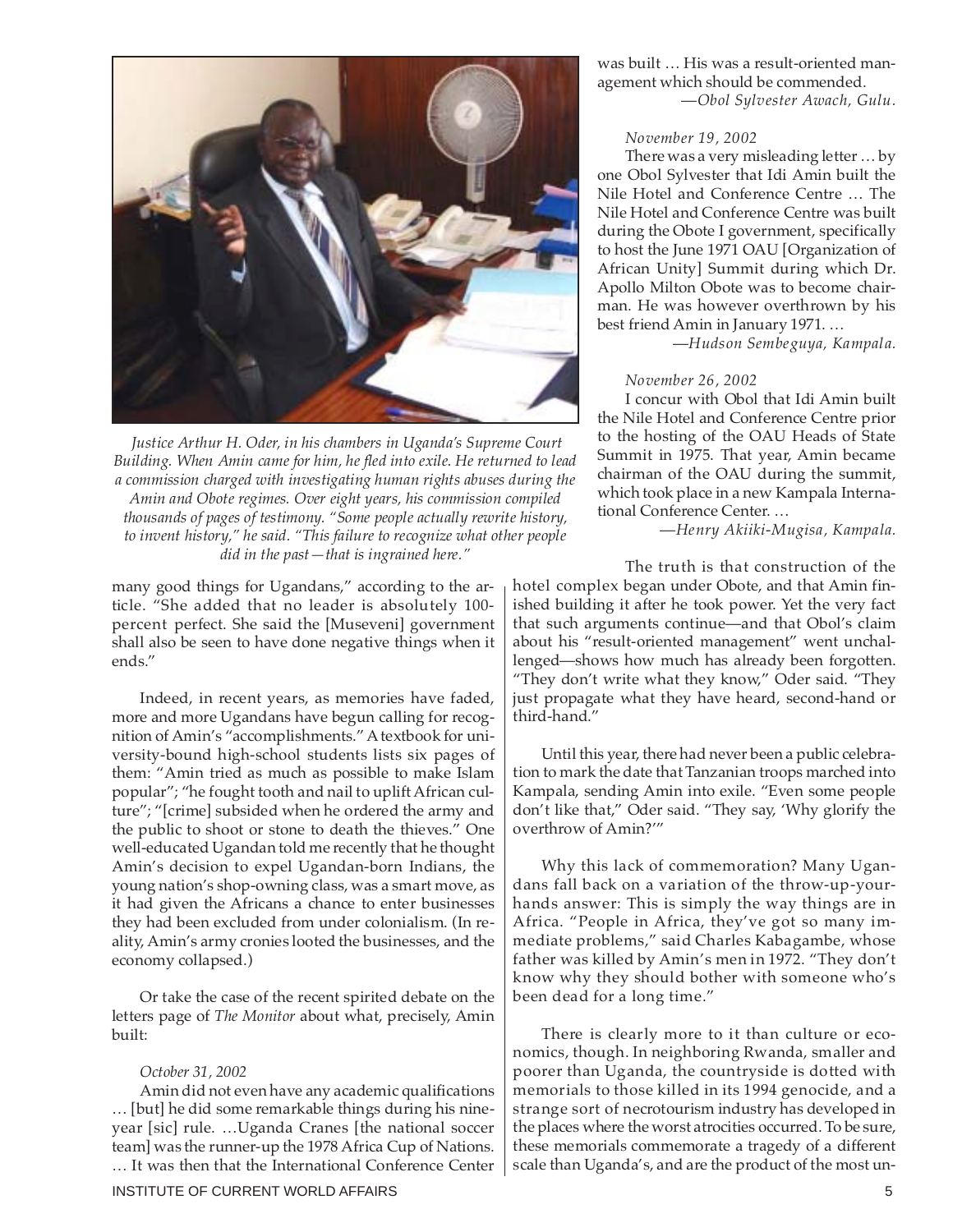impeachable of human sentiments. But they also serve the political agenda of its Tutsi-dominated government, which came to power by defeating the genocide's Hutu perpetrators in a civil war.

In Uganda, the politics are different. Today, one of Amin's top henchmen, Brigadier Moses Ali, is one of the most powerful ministers in Museveni's cabinet. Others occupy similar positions of prominence. And there has even been intermittent talk that Amin's wife might get her wish, and that the old dictator himself might one day return from his exile in Saudi Arabia—if only to be buried.

If there were parades and memorials celebrating Amin's overthrow, if there were a widespread debate about his crimes, life might suddenly become a lot more uncomfortable for Amin's former supporters, and the fragile balance of forgive and forget might be upset.

"That's the problem—history is what somebody in power sees now," Oder said. "Not what he *did*. Not what anyone else *did*."

\* \* \*

So what did Amin really do? Part of the answer can be found at the library of Uganda's Human Rights Commission. Amin the man may have possessed a certain cinematic flair, but wading through the heavy tomes of testimony, you can't help but be struck by how banal the mechanics of his evil were. People were killed because they made a joke to the wrong person, or because they lent money to the wrong person, or just because the

wrong person happened to stop them at a roadblock, and happened to be drunk and cranky, and happened to like the car they were driving. Onesimus Nshekanabo, a hotel manager in the town of Tororo, was arrested after he had the temerity to present a Lieutenant Colonel with a bill for his drinks. So was a local government official who stood up for him. Their bodies were found floating in a nearby river two weeks later. Ben Ochan, a popular newscaster, was taken from a bar on Kampala Road, where he was having a drink with a girlfriend. When people wondered why, they remembered that once, as a young heavyweight, he had floored Amin in a boxing match.

Still, to me, an outsider, these events might as well have happened in some fairytale dimension—a time devoid of place. What I needed was someone who knew Amin's Kampala, who could show me around. And I wanted to begin by locating the Naguru Public Safety Unit, the torture chamber next door.

Finding a guide wasn't easy. I started by looking for an organization that represents Amin's victims and their families; I discovered that none exists. I stopped by the office of the Human Rights Commission's public relations officer. He handed me a small booklet about the Amin regime's abuses and explained, very politely, that the commission concentrates on more recent matters. I asked Oder to help me find a survivor who might be able to show me around. He said he'd try, but didn't sound terribly optimistic; Amin didn't leave behind a lot of eyewitnesses. We traded phone calls for more than a month. Then, finally, he called back with a name: Michael Okwalinga.

Okwalinga was a cop, the former head of the police department's homicide division. In the mid-1980s, he was assigned to be the lead investigator for Oder's Committee of Inquiry. He had revived cold cases, dug up old evidence, and convinced reluctant witnesses to appear. When the committee finally issued his report in 1994, he had decided he liked his work, and eventually got himself detailed to the Human Rights Commission. Today, he travels the country investigating atrocities. He keeps busy.

Okwalinga was willing to take me to Naguru, so one morning I picked him up from the Human Rights Commission's offices in downtown Kampala, and drove the familiar route back toward my home. My guide was tall and balding, and he spoke about the killings with a cop's deadpan, unsentimental affect. "Ugandans have



*Michael Okwalinga, outside the old headquarters of the Public Safety Unit, in Naguru. Prisoners there were routinely whipped and tortured. When it came time to kill them, hammers were often used. "There was a staff," he said. "There were special people who knew what to do, where to beat."*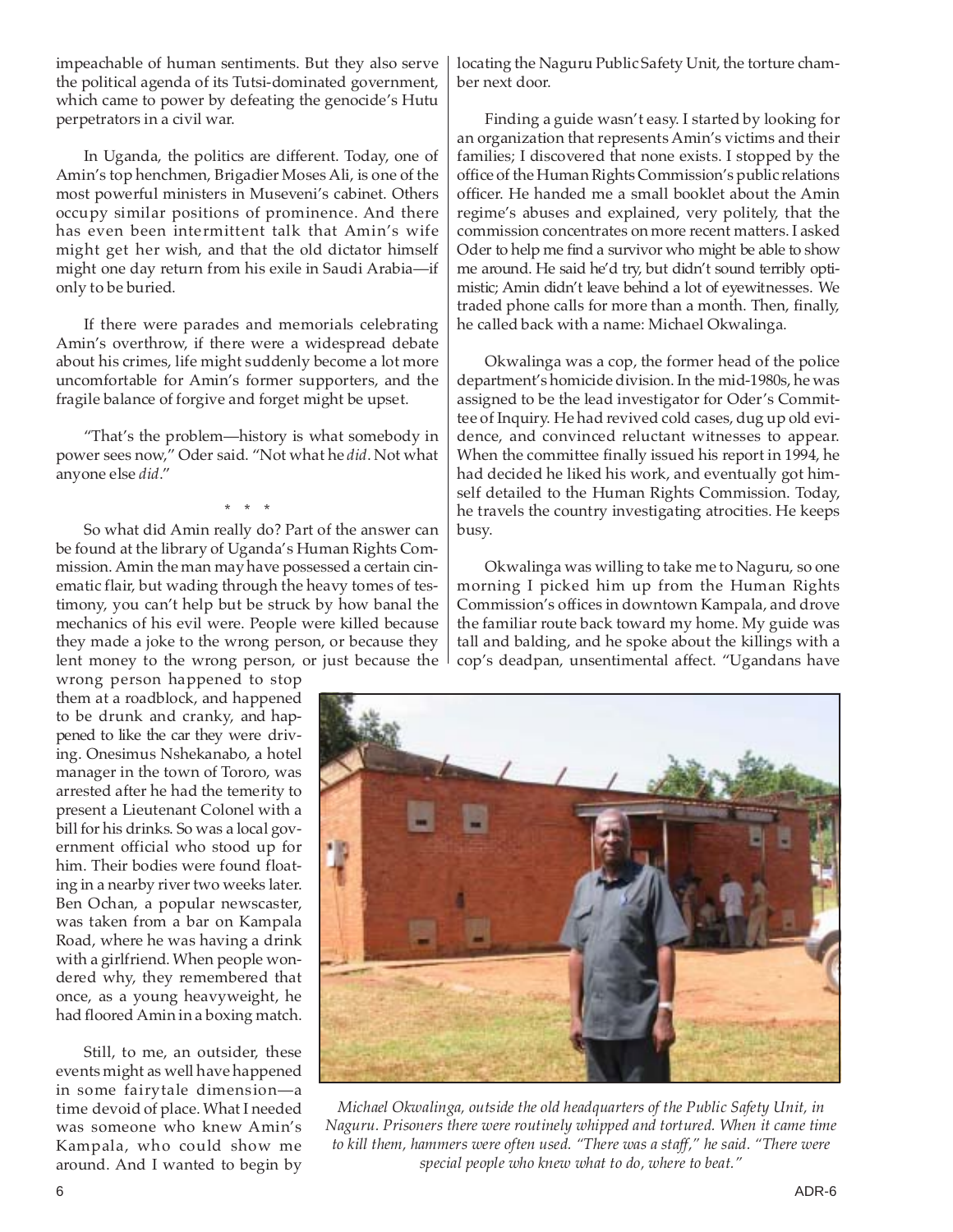passed through hardship," he told me as we went. "Regimes and … you know."

Okwalinga joined the police force in 1970, right out of high school. It was a tumultuous time in Uganda. Milton Obote, the pipe-smoking, hard-drinking prime minister who had led the young nation to independence, had by this time alienated much of the country. Obote had imprisoned opposition politicians, had sent the army (under Amin's command) to roust the *kabaka*, the king of the powerful Baganda tribe, from his palace in Kampala. Indian shopkeepers felt threatened by his move to nationalize industries and move the country towards socialism. Ordinary citizens lived in terror of a wave of violent crime, or *kondoism*, which was sweeping the country.

More and more, Obote had come to rely on the army, which was filled with his fellow northerners, and particularly members of his Langi tribe and the Acholi tribe, which is closely related. But then the army turned on him: In January, 1971, while Obote was off at a conference in Singapore, Amin staged his coup.

Like Amin himself, the place where we were going had originally been a popular innovation. Amin set up the Public Safety Unit shortly after taking power, at a time when the general was still wooing the populace; opposition politicians were being given cabinet jobs, and there was talk of free elections. Amin had promised, too, to put a stop to *kondoism*. So the Public Safety Unit's officers were instructed not to bother with legal niceties like arrests and trials. Criminals were to be shot on sight. Not surprisingly, the robberies subsided, and Kampalans applauded.

This was Amin's pattern—he went after popular targets first. And many Ugandans obliged him by looking the other way. In the first few months after the coup the political killings were concentrated in the army, among Langi and Acholi soldiers, Obote's power base. "Then Amin consolidated his powers" Oder told me. "People became scared. They started hunting. First of all it was Langi and Acholi, but later on it spread. Anybody they suspected." Indian shop-owners were kicked out of the country. Opposition politicians began disappearing. Under Ali Towili's direction, the Public Safety Unit broadened its focus from criminals to all enemies of the regime—real, suspected or imagined.

A little short of the road to my house, Okwalinga told me to turn. We ringed around the foot of the hill, and came to a sign for a police post. Okwalinga told me to pull in. I stopped alongside a row of weathered-yellow, slate-roofed buildings.

"This is Naguru," Okwalinga said. "Where Public Safety Unit used to be."

INSTITUTE OF CURRENT WORLD AFFAIRS **7** And the state of the state of the state of the state of the state of the state of the state of the state of the state of the state of the state of the state of the state of the state The notorious Public Safety Unit, it turned out, hadn't been torn down, or abandoned like some old haunted

house. It had simply changed its name, and remained a police station. Okwalinga got out of the car and ran into the headquarters building, looking for permission to proceed from the commandant. I looked around as I waited. A few uniformed officers were lingering near the car, staring quizzically at me. Off to the left, a group was loudly cheering a game of dice. The station doubles as a barracks, where the officers live with their families, and children were playing all along the dusty road.

After a few minutes Okwalinga returned to the car in the company of a round, mustachioed, uniformed man, who introduced himself as Staff Officer Collins Komakech. He directed me to drive down the road in front of us, past the round, sheet-metal shacks and mud huts where the officers live. We turned a corner, and reached a squat, orange-brick building, ringed by a barbed-wire fence. I drove in the gate, and we got out. This was the stockade where Joseph Ssali was taken.

We walked past a group of officers playing Scrabble at a table, and into the stockade. The cells ran along the outside of the building, their barred doors looking into a concrete courtyard. More barbed wire ringed the top of the walls. The whole place was perhaps 60 feet by 90 feet.

"These were the cells," Okwalinga said. "People were arrested, brought in, tortured. Some were killed."

I stepped over a concrete rain-gutter, toward the door of one of the old cells. I peeked in. A target-practice poster—a white man with a moustache and a 70s haircut, menacingly brandishing a pistol—hung directly in front of me. Off to the right were racks stacked with machine guns. "Currently we use it as our storage," Komakech said.

We walked back outside, into the grassy yard. Okwalinga and I stood in the spot where Ali Towili had pointed his gun at Joseph Ssali, and promised to come back and kill him. As we talked, a group of children slipped through a gap in the fence and came to gawk at us.

Okwalinga told me that, a year or so after he joined the police force, he had attended a training program at a police school in Naguru, not far from the camp. He never saw the building—it was a restricted area—but he could tell what was going on. "You could hear people crying, being tortured," he said. "New arrivals, you really hear them making noise."

"This was well known," Komakech said.

"When you come here … mmmmmm," Okwalinga said.

"It was your luck to go back alive," Komakech said.

"It was very rare," Okwalinga said.

Somehow, Joseph Ssali didn't die. Ali Towili never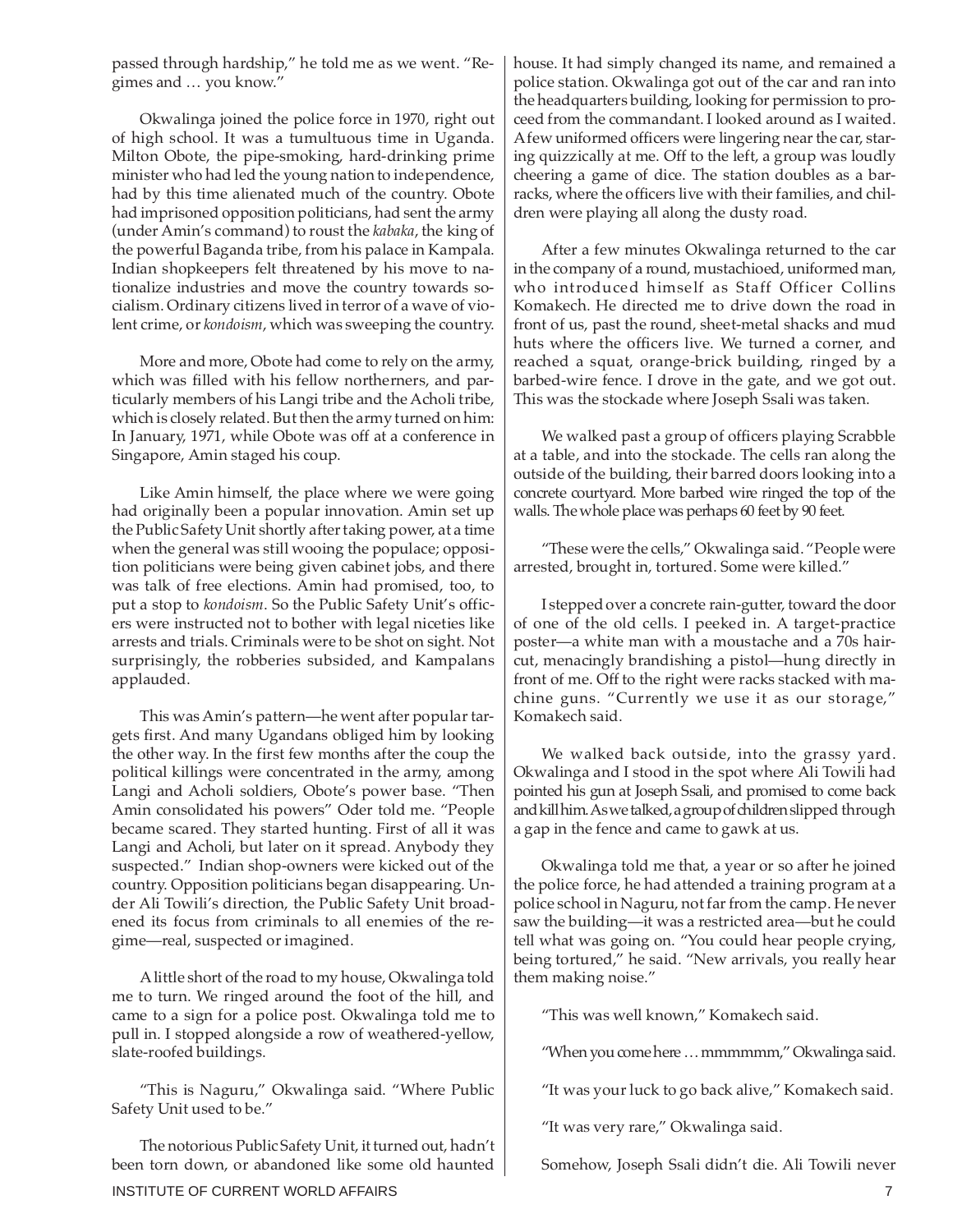came back to kill him, as he had promised. Ssali was merely imprisoned and tortured, beaten so badly he once lost consciousness for three days. Every night, he would recall, the soldiers would come to the cells singing, "Who wants to go away today?" If there were no volunteers, the soldiers would pick out two or three prisoners to kill. Amin himself paraded Ssali before the press as a "corrupt police officer" at a ceremony where he announced promotions for his tormentors.

Then, after a month or so, Ssali was released, for reasons no less mystifying to him than why he was arrested in the first place. That was the thing about Amin's terror. It was arbitrary. There didn't have to be a reason why.



*Abdul Abdallah Nasur and his grandson, Aljabu, in the garden outside Nasur's home. He said the entire time he was on death row, he never lost hope. "There was nothing to do but put myself in the hands of God."*

"Me, I used to compare Amin with a leopard," Okwalinga said. "You know, with a leopard, if it is on a tree, and you are passing under that tree, the only thing you do, don't let your eyes meet with it. If the eyes meet, it will take for granted that you have seen it, and it will come rushing down to scratch the meat from the back of your head. ... That's how it kills."

\* \* \*

Abdul Abdallah Nasur, 59, flipped through his album of black-and-white photos with the giddy enthusiasm of an older man remembering the best days of his life.

"You see this one? That's the president of Somalia, General Siad Barre," Nasur said. The president was greeting a young Nasur. The pictures were taken on a trip to Mogadishu, where Nasur had traveled for a soccer tournament in his capacity as chairman of the National Council on Sports.

He turned the page: Same trip, an outside scene. Nasur was walking down the street, wearing dark sunglasses and the type of open-necked suit favored by a certain brand of African dictator. He looked so young: thick but not yet fat, flush with the confidence of youthful success. He was waving to the people lining the street. "I'm here," he said, pointing to his younger self, "walking through the jubilation."

I had come to Nasur's house in Bombo, a small town outside of Kampala, to talk to him about his boss, Idi Amin. It had been a spur-of-the-moment thing. Earlier that day, I had been reading the collected diaries of Peter Allen, a British expatriate who served as a judge during Amin's regime, and had come across an entry from 1977:

*The military governor of Central Province, which includes the City of Kampala, is a certain Major Nasur. As an army private he was promoted to sergeant when he was appointed football coach. He is uneducated, vain, conceited, immensely arrogant and has become fat, which is regarded here as an outward and visible sign of accumulated wealth and power. He is also an inveterate meddler and, since he became Governor and realized what power he had or could seize for himself, he has established a reputation for arbitrary and often extremely unpleasant behavior with the civilian public; most especially with those who have the misfortune to displease him in any way.*

I remembered I had seen an article in the paper some time back about Nasur. I looked it up. The headline read "One Year Later," and the article told how Nasur, recently pardoned and released from prison by President Museveni, had settled into life outside. The article described the location of Nasur's house, so I drove to Bombo, and, with some trepidation, knocked on his door. Nasur answered it himself, carrying his infant grandson, Aljabu. His still-ample belly flowed out from under his yellow, smiley-face t-shirt, and over the top of the plaid *kikoyi*—a kind of wraparound skirt favored by some Muslim men—he had knotted about his waist. He smiled and invited me into his turquoise-painted living room.

Maybe the years had mellowed Nasur, maybe Allen didn't know what he was talking about. ("Allen was the best friend of Amin," Nasur told me when I mentioned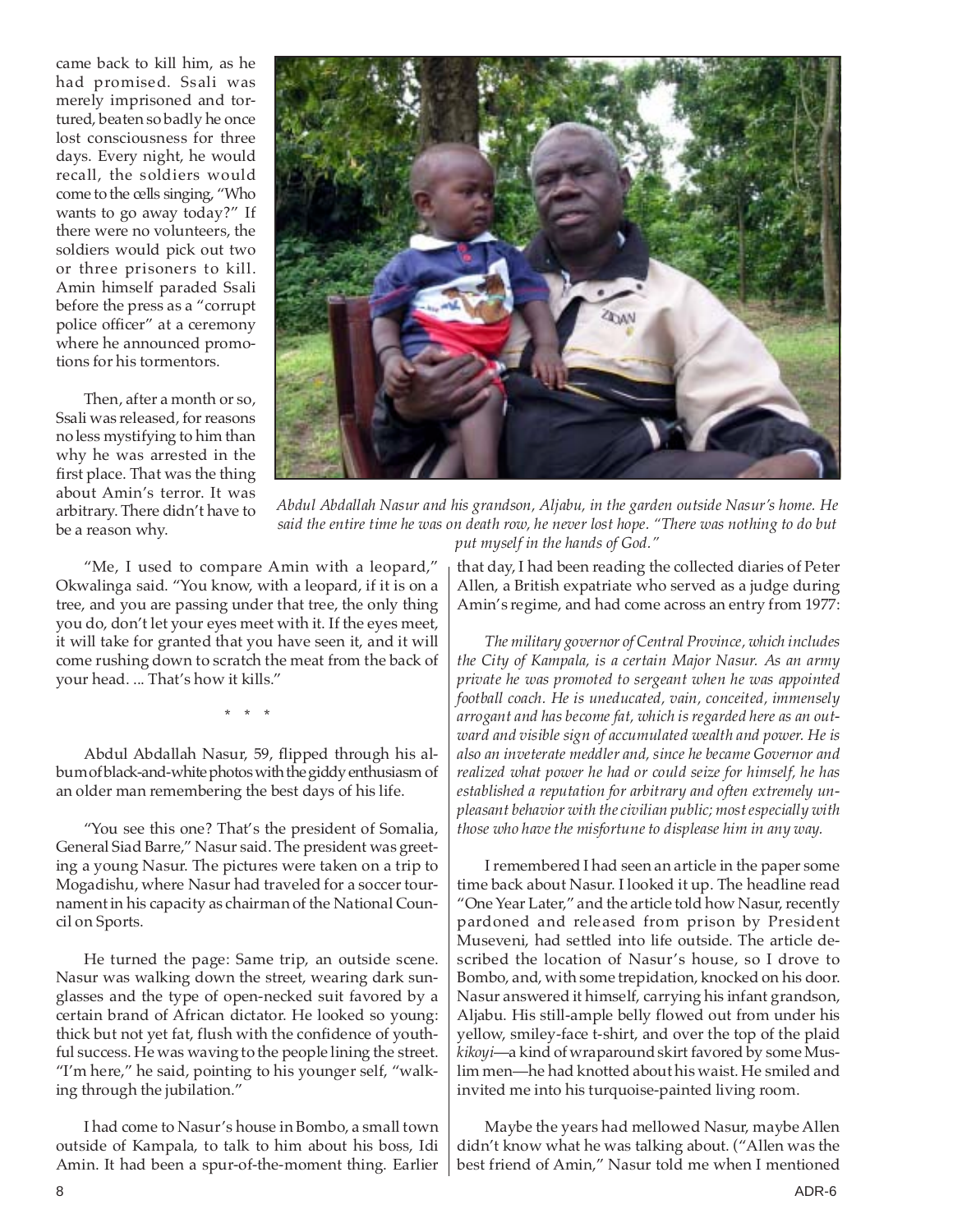the writer's account of his behavior. "Maybe now he's turning.") But Nasur turned out to be a friendly, garrulous fellow. He laughed a lot, and cuddled his grandchild.

It was only when I tried to move to the topic of his tenure as governor that I saw a flash of something darker. I asked him what kind of policies he had initiated. His eyes narrowed.

"What policies?" he asked. I told him that, for instance, I heard that he had banned the wearing of flipflops in the city, and had forced those caught wearing them to eat them.

"This is just rumors," he said. And before I could go on, he yelled to his wife to bring in the photo album.

Now he turned the page again. This picture showed him, sunglasses on, laying his hand upon the forehead of a young girl, like a faith healer. "Those are orphans," he said.

Nasur joined the army in 1964. He had roughly a high-school education, and he was from West Nile province, like Amin. He had risen quickly through the army. As Allen wrote, he owed his rise to his success in sports. Amin was a former boxer, and he dreamed of building Uganda into an athletic powerhouse. "He used to come in to practice, during boxing, football, rugby," Nasur said.

"Amin was friendly to everyone, including the British and Americans," he said.

Indeed, at first, Amin was enormously popular in the army. "The soldiers were happy for him," said retired Lieutenant Colonel A.M. Tabu, who served as an officer in Amin's army, and now works in Uganda's Ministry of Internal Affairs. "Even up to today, [some] are crying for him."

The general had one major problem, though: the Acholi and Langi officers who had been promoted by Obote. Immediately after the coup, barracks massacres began. "This coup, the Baganda went out and said it was a 'bloodless coup' and so on, and the British took it up," said Justice Oder, who himself is a Langi. "You wonder why people parade lies like that. It's just sickening. A lot of people were killed. People were slaughtered."

In February 1971, for instance, a group of Amin's elite soldiers arrived at the barracks in Moroto, a garrison town in the wild northeast. According to witnesses, the roll was called, and Acholi and Langi soldiers were told to move to one side. Then they were forced to board trucks. Villagers would later tell Oder's commission about seeing the trucks pass through town, full of dead bodies. Moses Ali, now a government minister, was the commander of the operation. He testified that he didn't accompany his troops to the barracks, and that "nobody told me about the killing of anybody."

"You didn't ask if someone you knew wasn't there," Tabu said. People would just euphemistically say the missing person had gone to "Singapore," like Obote, off to his conference. "Singapore meant someone had gone out. Nobody would ask much about him."

As time went on, Amin's grip on the army would weaken, and there would be coup tries and assassination attempts. These led to ruthless purges, and serving in the army became scarcely less dangerous than being a civilian.

Tabu told me a story about the kind of paranoid place it became: Once, as young cadet, his personnel file had disappeared just as Amin himself was due to commission Tabu as an officer. In Amin's army, even such an everyday mishap could be taken as a menacing signal. Tabu became convinced that someone was out to get him. He thought about fleeing the country, but eventually decided to hide out at his brother-in-law's house until the matter sorted itself out. "My fear was, how could they misplace those?" he said. "Definitely, something was wrong. Someone wanted to get rid of me."

Nasur remembered things differently. "When Amin called me, I could not be scared," he told me. "He was the commander-in-chief, and he was the president. Also, he was interested in football. So how could I be scared?"

Amin was friendly and beloved, he said, someone who could ride the streets of Entebbe on a bicycle without fear. This is true—Amin could be engaging and forgiving when he wanted to—but, quickly and unpredictably, his mood could change to brutally menacing. When I asked Nasur about this other side of Amin, however, he said he had no idea what I was talking about.

"No. I have been with Amin," he said. "I used to drive Amin around in a car. He was friendly to everyone."

Nasur prospered under Amin. But then, in late 1978, the president finally overplayed his hand. He invaded Tanzania, setting off a war that would culminate in his being overthrown by an invading army of Tanzanians and Ugandan exiles. (Milton Obote would eventually end up becoming president again.) Nasur fled to Kenya, where he was apprehended and sent back to Uganda. He ended up in jail, accused of murder.

Gingerly, I tried to ask him who, exactly, he had been accused of murdering. He yelled to his wife again. I prepared for another batch of golden memories, but instead, she returned with a dog-eared file folder.

"I want you to see some documents," he said. He put on a thick pair of reading glasses. The first piece of paper he handed me was a Xeroxed newspaper story from 1991. It told how the son of one Francis Mary Jo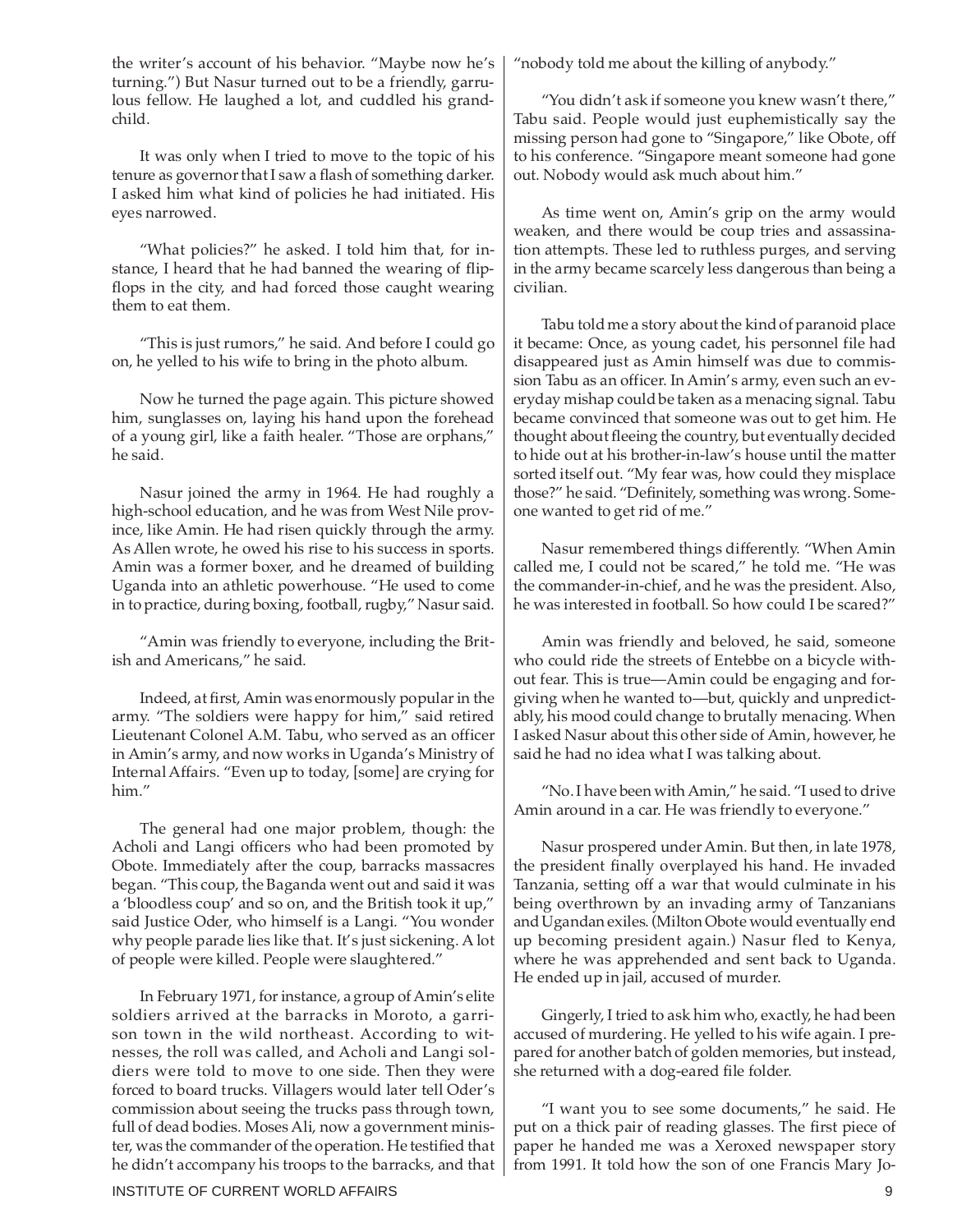seph Walugembe, the former mayor of Masaka, had admitted he had lied when he said he witnessed Nasur killing his father. Nasur had been imprisoned in 1979, and sentenced to death in 1982, for the crime. "For 22 years—it was this thing," he said.

Then he handed me another sheaf of papers. These were affidavits written by other witnesses to the killing. I read through them, and got a rough idea of what happened. On September 21, 1972, shortly after an aborted invasion of the country by rebels based in Tanzania, Walugembe was picked up by a group of soldiers led by one Ali Nyege. He was paraded around town and taken to the army barracks, where Nasur was then the commander.

"Francis Walugembe was taken out of the army jeep," one witness wrote. "He was ordered to sit down and he did. Ali Nyege

advised Walugembe to say his last prayers to his God and added: You are going to die now. Walugembe then said to Ali Nyege: 'Take me to the president. If not that, call Nasur.'" Nyege stabbed him in the stomach. "Walugembe endeavored to rise up, but Ali Nyege stabbed him again, this time in the throat, and slit it. … Holding the knife, Ali Nyege licked the blood [off], then cleaned the knife on the grass." Shortly afterwards, the witness testified, Nasur pulled up in his Fiat and talked to Nyege. The witness did not hear what they said to one another.

Nasur sat back as I read, wearing a look of satisfaction. This witness placed you at the scene of the crime, I said. "After the death!" he replied. "I just found them when people were leaving."

Nasur walked out of Kampala's Luzira Prison on September 11, 2001, a date that would become famous for other reasons. Some suspected there were political motivations behind Museveni's pardon—Nasur has since become a vociferous supporter of the President's ruling "Movement"—but the pardoned man himself dismissed any such implication: "What, you don't believe the president can have mercy?"

Indeed, under Museveni, mercy has been the order of the day. There have been isolated prosecutions of the more odious of Amin's henchmen, but nothing like what is happening in, say, Rwanda, where two separate tribunals have been set up to try the alleged perpetrators of the 1994 genocide. Oder's commission passed the files



*It has been almost 24 years since Idi Amin fell. Yet bits of his legacy can be found all over Uganda. Here, an armored personnel carrier sits rusting by the side of the road between Kampala and Masaka. When the Tanzanian army invaded in 1979, Amin's troops retreated in terror, leaving behind large portions of the dictator's massive, Soviet-supplied arsenal.*

of many cases it investigated on to the police to follow up. But Okwalinga told me not a single implicated person, to his recollection, had ever been prosecuted.

The investigation of Moses Ali's role in the Moroto massacre never went anywhere. "Of course it didn't," Oder said. "For political expediency."

What it came down to, Oder said, was simple calculation on the government's part. "There is a dilemma" he said. "You can pursue justice at the cost of perpetuating conflict. Or you can pursue peace by excusing some of the things that happened. Although atrocities should never be condoned. We expressed this dilemma and said that when it is weighed, when you put it on a scale and balance it, you see that there is a case for prosecuting the main culprits. To serve different purposes. One, to satisfy those who were wronged. Two, to maybe be a deterrent for the future, so that people know that if they do such things they will not get away with it with impunity."

The government pondered this same dilemma, and chose not to disturb the peace.

Once he became a free man again, Nasur resettled in Bombo. He put a new roof on his house—the old one was looted in 1979—and furnished it with wooden furniture made by his former fellow prisoners. He bought three cars. (He denies rumors he has been given financial support by the government.) He seems to be a happy man. Of his three wives, only one remains: One died while he was in prison and another left through divorce. But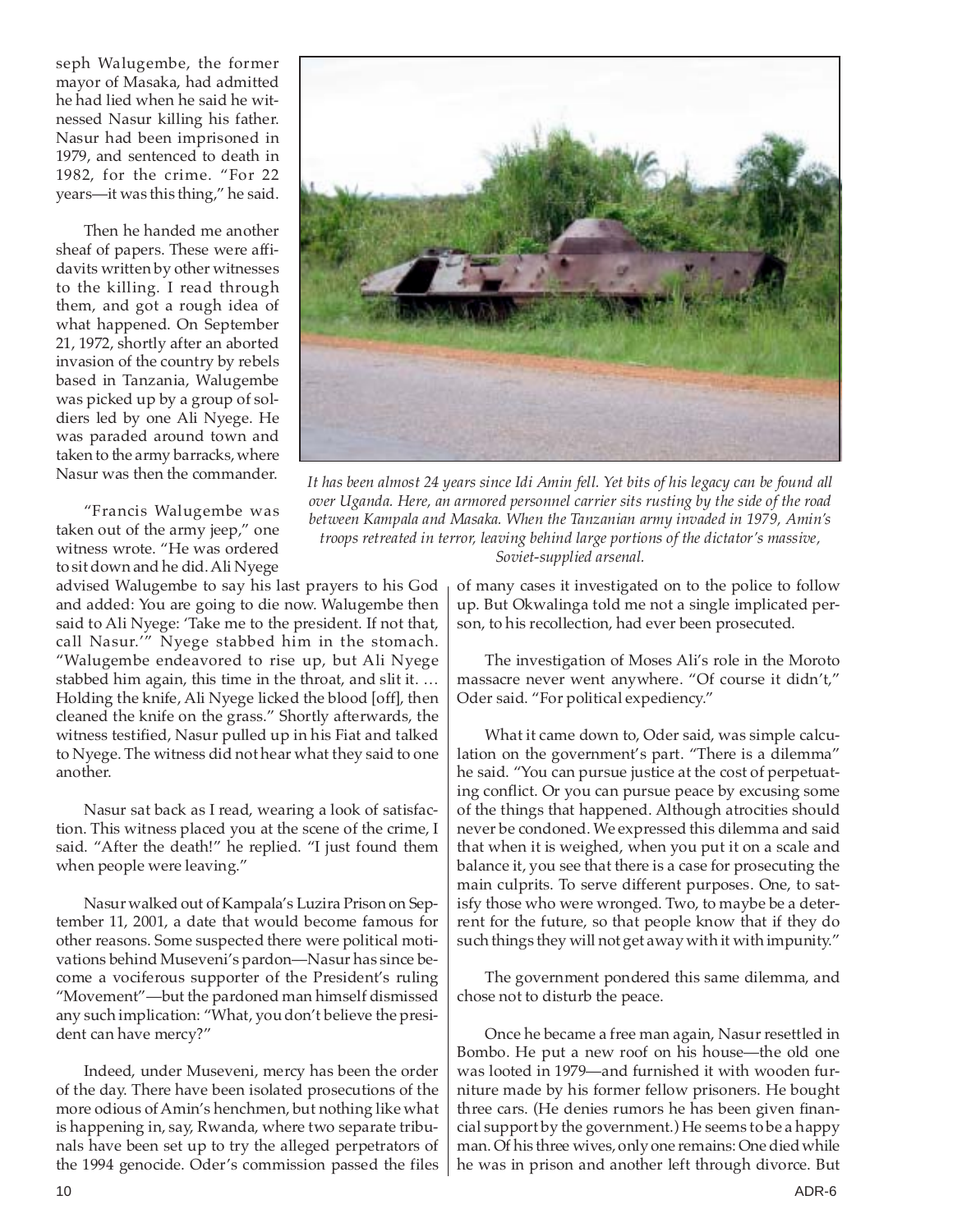he says he has more kids than he can count, and his yard is always filled with frolicking grandchildren.

In his living room, he has a wooden plaque, made by another Luzira prisoner. "Long Live His Excell YK Museveni," the painted inscription reads, in part, "who rescued U from the hot cave."

"Amin loved me so much," Nasur said as I was leaving. "Museveni also loves me so much."

\* \* \*

Follow any road out of Kampala, and after about 15 minutes you come to a place where the unruly sprawl of the city dissipates, giving way to banana groves and verdant rolling hills. Okwalinga and I had just reached this border between urban Africa and postcard Africa, when he told me to stop the car. We had reached the spot where the journey ended for many of Amin's victims.

"All of this was the forest," he said. "Before they cut the trees." I pulled the car over, across a street from the Coca-Cola bottling factory. Our side of the road was covered with tall weeds and small gardens. Yellow birds flitted among the scrubby trees and wildflowers. We got out and walked up a dirt track covered with puddles, into the former forest. A barefoot woman passed us, a large sack balanced on her head and a child tied to her back.

"This was Namanve," Okwalinga said. "It was a com-

pletely thick forest. It was easy to throw dead bodies there."

It was a routine: In the morning, Amin's men would come driving trucks full of corpses. And in the afternoon, the families of the disappeared would come to try to recover their dead. "The people nearby would say they saw a vehicle dumping dead bodies here," Okwalinga said.

"Some cases weren't even reported," he said. "A body is found in Namanve or is found floating in Lake Victoria. Or is found floating along the River Nile. You just pick your person, go and bury, and keep quiet."

And those who found bodies were considered the lucky ones. The unlucky families never found anything, and were left to wonder in silence: Whatever happened?

Charles Kabagambe was an unlucky one. In 1972 his father, Peter, a county chief in the far west of Uganda, was picked up from his home. He was taken to the army barracks in Mbarara, a western town, and held for several days. Then someone interceded on his behalf, and he was released. He went and stayed with another son, a businessman in town, for a few days, then went home. Soon after, soldiers picked him up a second time. This time, he didn't return, and his body was never found.

Charles Kabagambe was teaching law in Kampala at the time it happened. Later on, he discovered the reason his father had been taken. Someone had accused him of plotting to help the rebels who had invaded from Tanza-



 *Namanve was once a thick forest, a place where Amin's men would dump dead bodies. Today, the trees are gone and a billboard for Coca-Cola is the only landmark around. (There's a bottling factory across the street.) The government plans to develop the area as an industrial park someday.*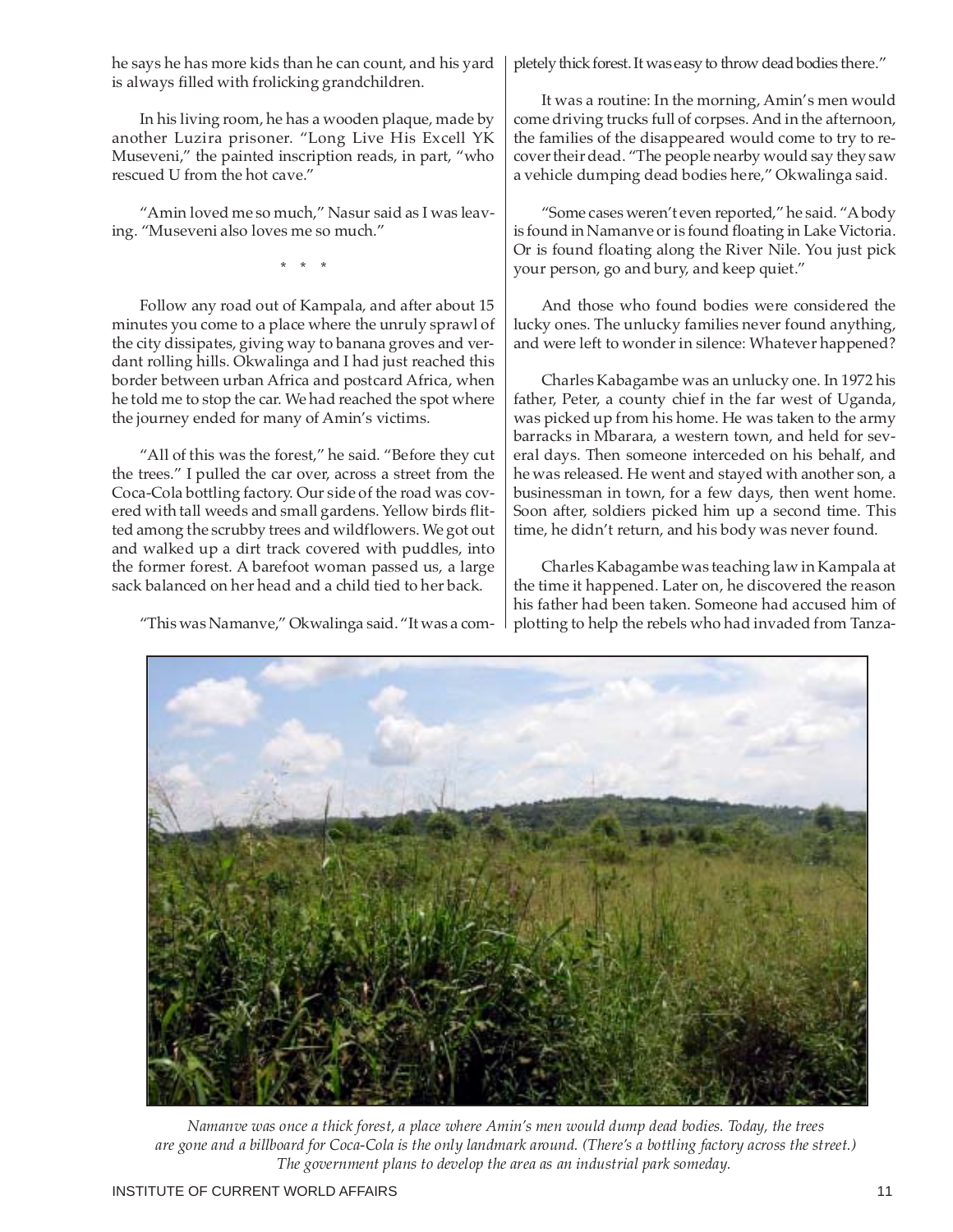nia, holding meetings at his house. Kabagambe knew what the meetings were really about: his sister's wedding to a prominent doctor in Kampala.

One evening, not long after I visited Namanve Forest, Kabagambe told me what happened afterwards. "Our father's death had an effect on everyone, although we never discuss it," he said. His father had 12 children. Those who could flee, did. One night, his sister and her husband, the doctor, loaded their things into a car and drove off to Tanzania. But Kabagambe stayed behind for a while. It was hard. "When your father was killed during Amin's time, if you ran away, you would find that people were sympathetic to you," he said. Inside Uganda, it hardly made you special. "So many people were dying."

A tall, lanky man of 57, Kabagambe talked with an emotional frankness I hadn't seen often in Uganda. Perhaps speaking about his father's death had a cathartic effect, or perhaps it was an openness he had learned at Alcoholics Anonymous, which he said had helped him overcome a drinking problem. "I used to think about what happened every day," he said. "Even if I was talking, even if I was drinking, even if I was making love to a woman."

People began to avoid him as if he was bad luck. "Even people who used to be friends were scared of being with you," he said. For his younger siblings who were still in school, it was even more difficult. "The other children would laugh at them," he said. They began failing tests, and the family, deprived of its principal breadwinner, found it difficult to continue paying their tuition.

"You could not build a house. You could not buy a good car. If you had a beautiful wife, and you go to a bar and a soldier sees her, she could be taken from you." He quit his job at the law school. "I didn't see how I could teach law anymore, when my father could be disappeared, killed," he said.

He began to drink heavily. "We used to go to the



 *Charles Kabagambe, outside the Pearl Restaurant in Kampala. "I know my family is a dysfunctional family because of what happened to our father," he said.*

Rugby Club," he said. "We used to drink until morning." This was not just because his friends were drunks. Amin's men prowled the streets at night. "We feared if we went home, we might be picked up at the gate. …

"And it was not only me," he said. "Many people died of drink." His older brother Dennis was also a drinker. He fled the country and settled in Botswana. One night, he and some friends got together to celebrate Ugandan Independence Day. He had a few too many. On his way home, he crashed his car and died.

Kabagambe's sister and the doctor eventually divorced. The doctor filed papers in court saying she had never been the same person after her father's death.

Before his mother died, Kabagambe sometimes used to talk with her about his father's disappearance. "It would be in a kind of secretive way," he said, always in low, conspiratorial tones, as if what had happened was shameful or dangerous. "There are some people, something that hurts you so much, you want to keep it away," he said. "There's something artificial about it. You pretend it didn't happen."

Kabagambe leaned forward across the restaurant table. "For me, maybe because it happened when I was a lawyer, I'm interested in doing something about it," he said. He calls his idea the Public Law Resource Center. Right now, the center exists only on a business card, but if he gets some money together, he thinks he can create something unique in Uganda: a private organization to advocate and litigate for those who suffered from the human-rights abuses of the past. He talks about compensation and reparations. "I want to devote the rest of my life to this thing, when I get the money," he said.

"I always hear on the BBC that in South America, Argentina, the people rise up … The Jews. They have written down everyone who died and where," he said. "If there are so many people like my father, who disappeared, their bodies never found … we should get together to talk about it."

I asked Kabagambe what his family thought about the project. He said most of his siblings still live abroad, and seldom come back to Uganda.

"Not all of them are interested. Maybe they think it is a waste of time," he said. "With us, we never talked about it, the way I talked with you."

\* \* \*

Okwalinga told me at the outset that there were a few places we couldn't go on our tour. The Makindye military barracks for one, where the notorious prison known as "Singapore" was located. Those cells are still in use: Nowadays, suspects rounded up in a government anti-crime offensive known as "Operation Wembley" oc-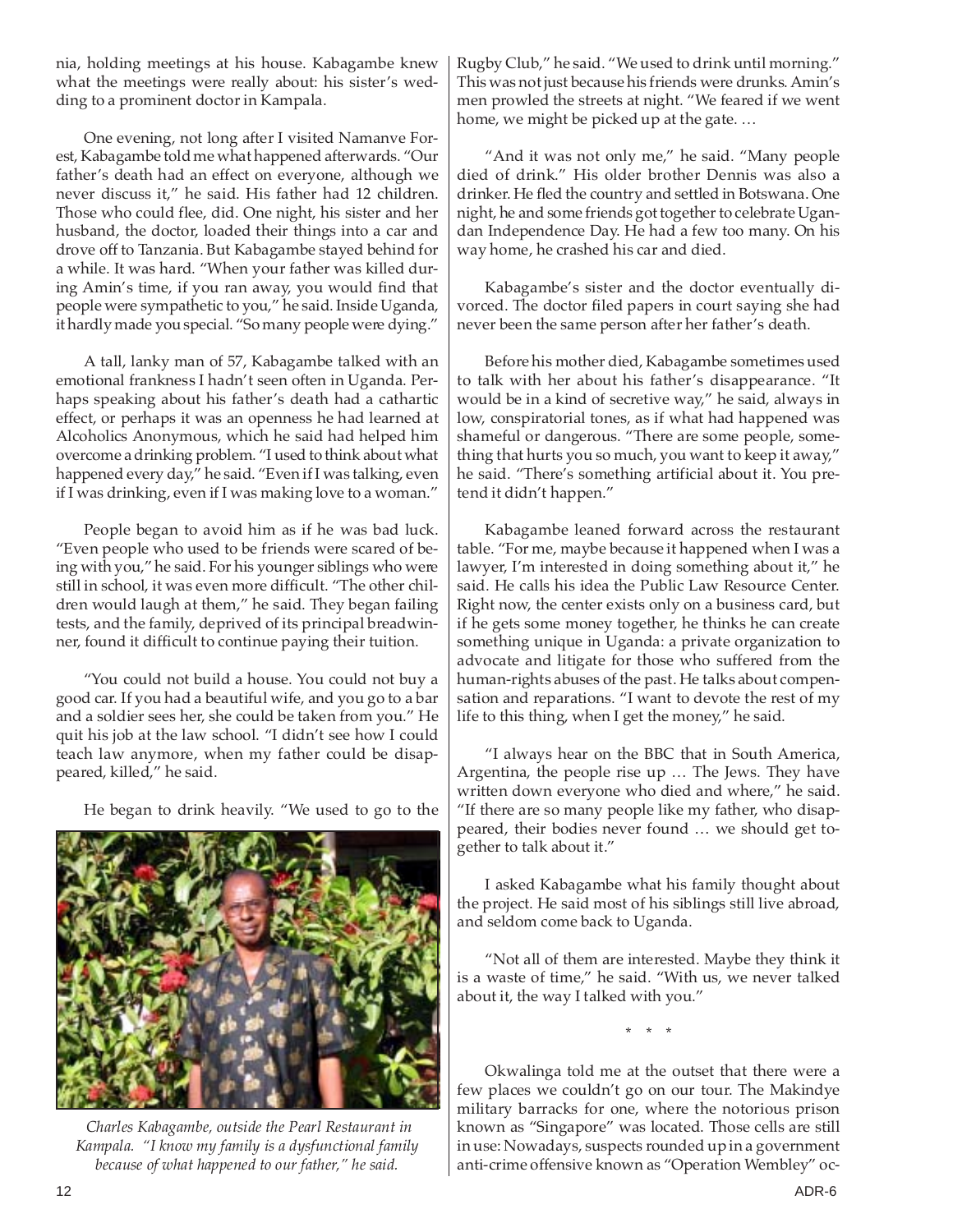

*The Nile Hotel. The men from the Bureau of State Research liked to live there, Okwalinga said. Even after the Tanzanian invasion restored Milton Obote to power, the hotel continued to be used for torture. Oder's commission found that one unfortunate man was imprisoned on a hotel-room balcony for almost a year by Obote's security agency, NASA.*

cupy them. Critics say Wembley bears more than a passing resemblance to the old Public Safety Unit: Alleged robbers are often shot on the street or while "trying to escape" from prison. At a recent press conference held by a human-rights group, one former detainee described being tortured for days in a government safe house codenamed "Liverpool." (Uganda's soldiers are big fans of the English soccer league.) He had been accused of stealing a doorknob.

The most feared place in Amin's Uganda, the old Bureau of State Research building, was off-limits too. All we could do is steal a glimpse of it over the wall of the presidential complex as we drove by. Today the building is the headquarters of President Museveni's Internal Security Organization. No one in Uganda is quite certain about what now goes on inside those old cells.

It is not uncommon these days to hear Ugandans say Museveni is "worse than Amin" when it comes to human rights. This is absurd. The very fact that people here can say such things in public without being stuffed in an automobile trunk proves things have changed immensely for the better in Uganda over the past 16 years. But the frequency of the comparison shows just how much the collective memory of the terror is fading from the public consciousness—even as the reports of alleged abuses suggest the government has forgotten something, too.

The Nile Hotel isn't far from the old Bureau of State Research building, so Okwalinga and I drove down there to have a drink and talk some more. We walked across

the vast, grassy grounds, and sat down at an outside table, in the shadow of the pristine white building. All around us workers were busily sprucing things up in preparation for the arrival of Kenyan President Daniel arap Moi, who was to pay a state visit to Uganda the next day.

Okwalinga had brought me here because this, he said, was where Amin's story began. The dictator claimed he was born in a police barracks that once stood on the site, where his father was stationed. This is just one of several accounts of Amin's birth. But what is undisputed is that he grew up and joined the colonial army, the only means of advancement for a northerner in those days. (The British had the notion that Nubians were a "martial people.") He fought in Burma during WWII, and was singled out as a promising young soldier, beginning a rise through the ranks that would culminate in the coup.

"Amin was produced in this place, Nile Hotel," Okwalinga said. "So he wanted to build something for remembrance of where he was born." The hotel, once he'd finished it, became the place where he would *fete* visiting heads of state, and was the scene of many of his audacious shows of self-importance. It was also where many of the top agents in his Bureau of State Research preferred to live. It was convenient to work: A few rooms—Room 305, Room 311, Room 320, Room 326—doubled as torture chambers.

Of all of Amin's instruments of terror, State Research was the most feared. The men weren't secret police—quite the contrary. Everyone knew who they were. "These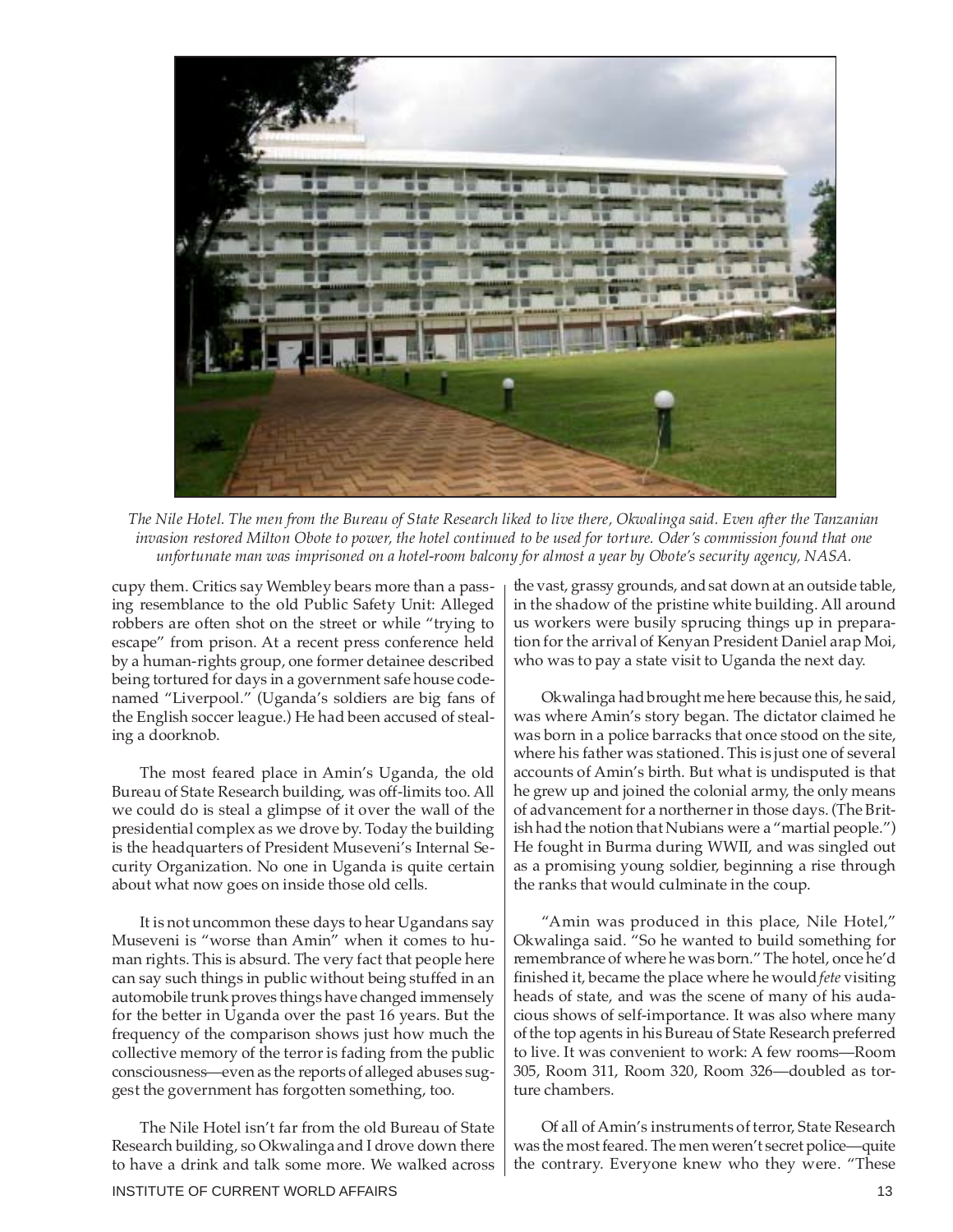people were identical," Okwalinga said. They wore bellbottoms and sunglasses; many of them bore scars on their cheeks from a Nubian coming-of-age rite. "They were well armed, and arrogant," he said.

Okwalinga was a police officer, and he saw the signs of what was going on: the unmarked cars that cruised the streets; the bodies that washed up on the shores of Lake Victoria. "It was a very difficult situation," he said. "Because you feel that if you investigate a case involving one of these [terror] organizations, you risk your life. You can be kidnapped, and you can be killed. So when they appoint their investigation team for a particular case you don't need to dig a lot."

As he sipped his soda, Okwalinga told me about his own run-in with Amin's men. He had come to Kampala for a training course, and there was a guy from the Bureau of State Research in his class. Needless to say, the State Research guy wasn't too concerned about his grade. "He just wrote his name there and sent the paper to the front," Okwalinga said. One day, the State Research guy was joking around about the class with some of the cops, and Okwalinga made a little crack—what are you worried about passing for?

That was dumb. "He got annoyed and pulled a pistol out of his briefcase. He kept me at gunpoint." Okwalinga said. "I went and covered myself with a sheet. I said, 'You just shoot me where you want.'" Okwalinga's friends pleaded with the guy, and eventually he put the gun away. But he told Okwalinga he would be coming for him one day soon. Fortunately, fate intervened, and Amin was overthrown before he had the chance.

Okwalinga can now laugh about what happened. But he realizes he got off easy. Looking out across the lawn, he told me one more story about the Nile Hotel. One day in February, 1977, a bulletin went out over the radio summoning all soldiers and police officers above a certain rank to Kampala. About 3,000 of them, including Okwalinga, gathered at the hotel, where they were shown an immense arsenal of rifles, machine guns and bazookas. "The arms were put from here up to there," he said, waving his arm across the lawn where today traditional dancers entertain the tourists on Sunday evenings.

"The president came," Okwalinga recalled. "He was very annoyed." Amin claimed that some people in the audience had been plotting his overthrow, and that the arms had been recovered from the home of one of them: Archbishop Janani Luwum. Two government ministers were accused of being in on the plan. "So they were escorted and put in a car."

Okwalinga didn't see what actually happened next, but James Kahigiriza did. Then the chairman of the Lands Commission, Kahigiriza had been whisked from his office by shades-wearing security men earlier that day, for

reasons he's still unsure of. He was taken to a prison in the basement of the Bureau of State Research, on the grounds of the presidential lodge in Kampala. (Amin had a secret tunnel that went there from his house.) The cell was a narrow corridor; the handcuffed prisoners were jammed in so tightly that their knees touched.

"The place was very dark," Kahigiriza, now 81, told me. "We couldn't even tell what time it was of the day." No one was talking. "Nobody asked you your name. Once you were locked in there, that was the end of it."

After a while, the cell door opened, and the two ministers were pushed in. The other prisoners were told to move to another cell, across the hall. Archbishop Luwum, dressed in a gray pants and a clerical collar, was led inside as they filed out. "A certain young guard, a Muslim, tried to ask him 'Who are you? Who are you?'" Kahigiriza said. "He said, 'I'm the archbishop of Uganda.' Then this young man slapped him hard. … [Luwum] told these people, 'You beat me because you have power.'"

Across the hall, Kahigiriza and his fellow prisoners were offered a rare meal. But they refused to eat, in protest against the treatment of the archbishop. "When they removed the plates, they told us, 'You think you are big people. You'll see.'" The prisoners were led back into the cell.

Later, a guard came in and gave the archbishop his robes, and told him to put them on. And a little after that, he came back and called the archbishop and two ministers to go. Kahigiriza, who assumed they were being released, tried to fall in behind them. "Then suddenly the guard told me: 'First of all, you wait,'" he recalled. "I got a bit annoyed at that time. I thought they were being released. I didn't know that was the end of their lives." Later that night, he said, a guard came down and shouted to the prisoners, in Swahili, "I am a hyena." To Kahigiriza and his cellmates, his meaning was clear: "What does a hyena do? It eats people. He came to tell us they were killed."

Soon afterwards a somber announcement went out over Radio Uganda: Archbishop Luwum and the two ministers had perished in a car accident along sleepy Baker Road, as they attempted to overwhelm the driver of their car and escape. "Everybody wondered how," Okwalinga said. "Which kind of accident was that? The road was not busy. There was no traffic there.

"Later on we learned that they were shot and killed at Makindye."

\* \* \* It was late afternoon, and Okwalinga and I had decided to make one last stop on our tour: Makerere Nursing Home. The name itself had interested me; it seemed to be a particularly devilish distortion of the truth. Okwalinga wasn't exactly sure what the place was now,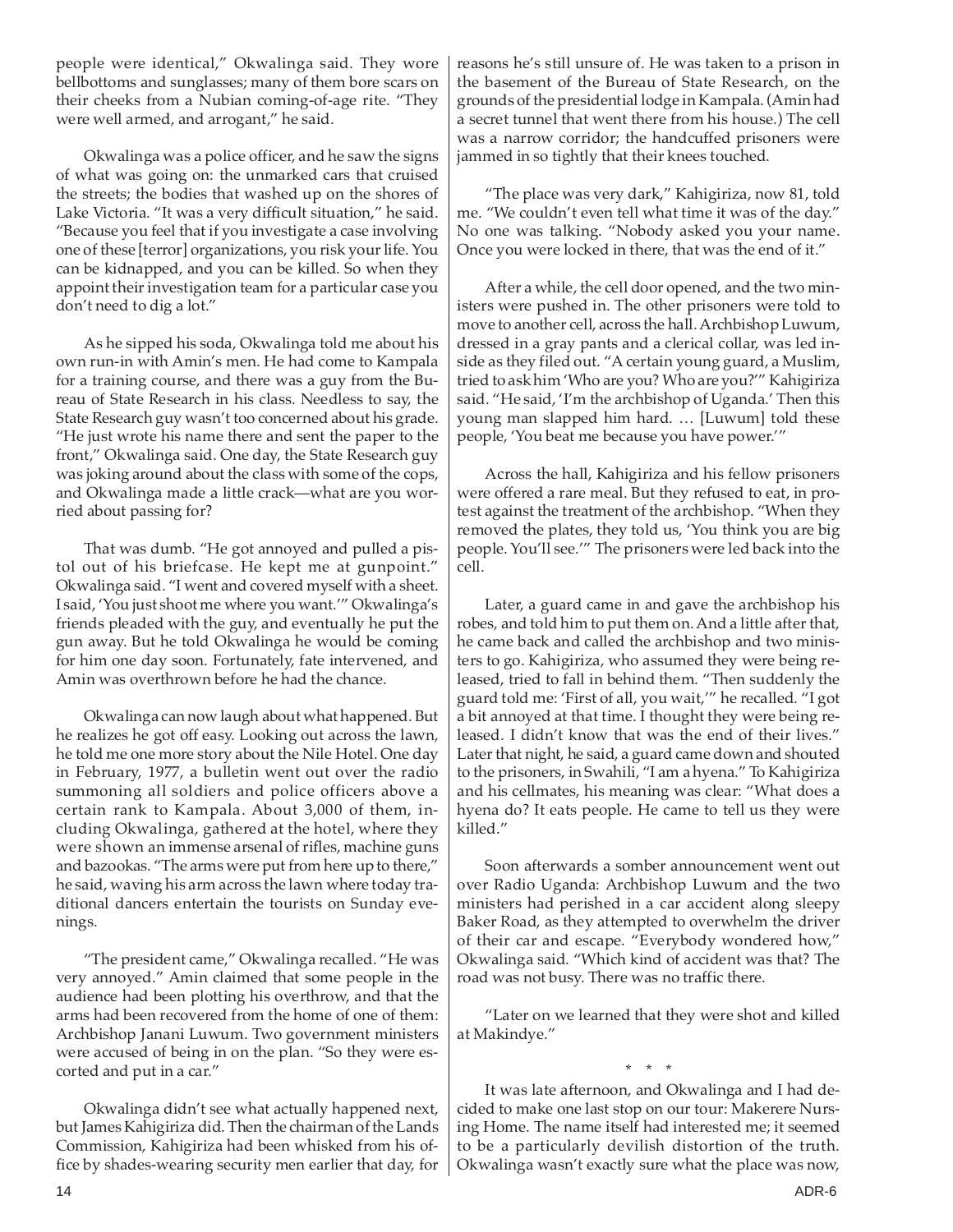but he said he'd know it when he saw it.

On the way over, he told me about the nursing home. It functioned, he said, as a sort of branch office of the Bureau of State Research, convenient to the university. "Most of the activities, anti-government, started from this institution of higher education," he said. We saw a sign reading "Makerere Clinic," and he told me to stop. This was it, he said. Then he went and talked to a nurse sitting out front. Wrong place, she said.

"I know now where it is," Okwalinga said, when he returned to the car. "I know it very well. I know it very well, where it is now. Let's go."

We drove around the university, turned at a traffic light, passed the men selling grasshoppers. ("Fry them in a little bit of cooking oil," Okwalinga said. "Very, very nutritious. And they are better than white ants.") We stopped again. He looked confused. "We better ask some people," he said. "I will find out."

A few minutes later, he got back in the car. "Maybe it has changed its name," he said, shaking his head. We drove along, and stopped again, and picked up a young man who was welding a steel gate by the side of the road and said he knew the place. He didn't. We dropped him back off.

"*Maker-ere Nur-sing Home*," Okwalinga said to himself, rolling the words off his tongue. "Let's go this way."

I followed Okwalinga's directions, and we pulled up in front of another medical clinic. He disappeared for a good 15 minutes, and then reappeared. A nurse had given

him a lead, another hospital back the way we came. I didn't really care about finding the place anymore, but it was clearly becoming a point of professional pride for Okwalinga. "I have to use all my tactics of investigations to get to Makerere Nursing Home," he said.

Outside the university, we stopped again. Okwalinga disappeared inside the gates. This time I followed him. He walked into the carpentry shop, where apparently he knew someone. He explained what we were looking for to his friend, a short man with large thick glasses. "And let me help you—it used to be a place for State Research." The man's face twitched a little. Then he furrowed his brow. He consulted with the others sitting around the shop. They arrived at a conclusion. "If you say it's for the army, it is the one," he said.

We drove to the place his friend told us about. It was a dingy yellow building now, apparently, an army hospital. Okwalinga flashed his badge and we went inside, looking for confirmation that this place was, in fact, once called Makerere Nursing Home. We made our way through a warren of hallways, until we found a camouflage-clad soldier who seemed to be in charge. "I don't know," he said, referring us to his commandant, who worked at an army base across town.

Okwalinga and I agreed that absolute confirmation wasn't worth the drive. Earlier, as we had been driving around looking for the place, he had suddenly said to me: "How happy that people don't know the place!"

Now he looked back over his shoulder.

"But this is it."  $\Box$ 

*Andrew Rice can be reached via email at andrew\_d\_rice@hotmail.com*